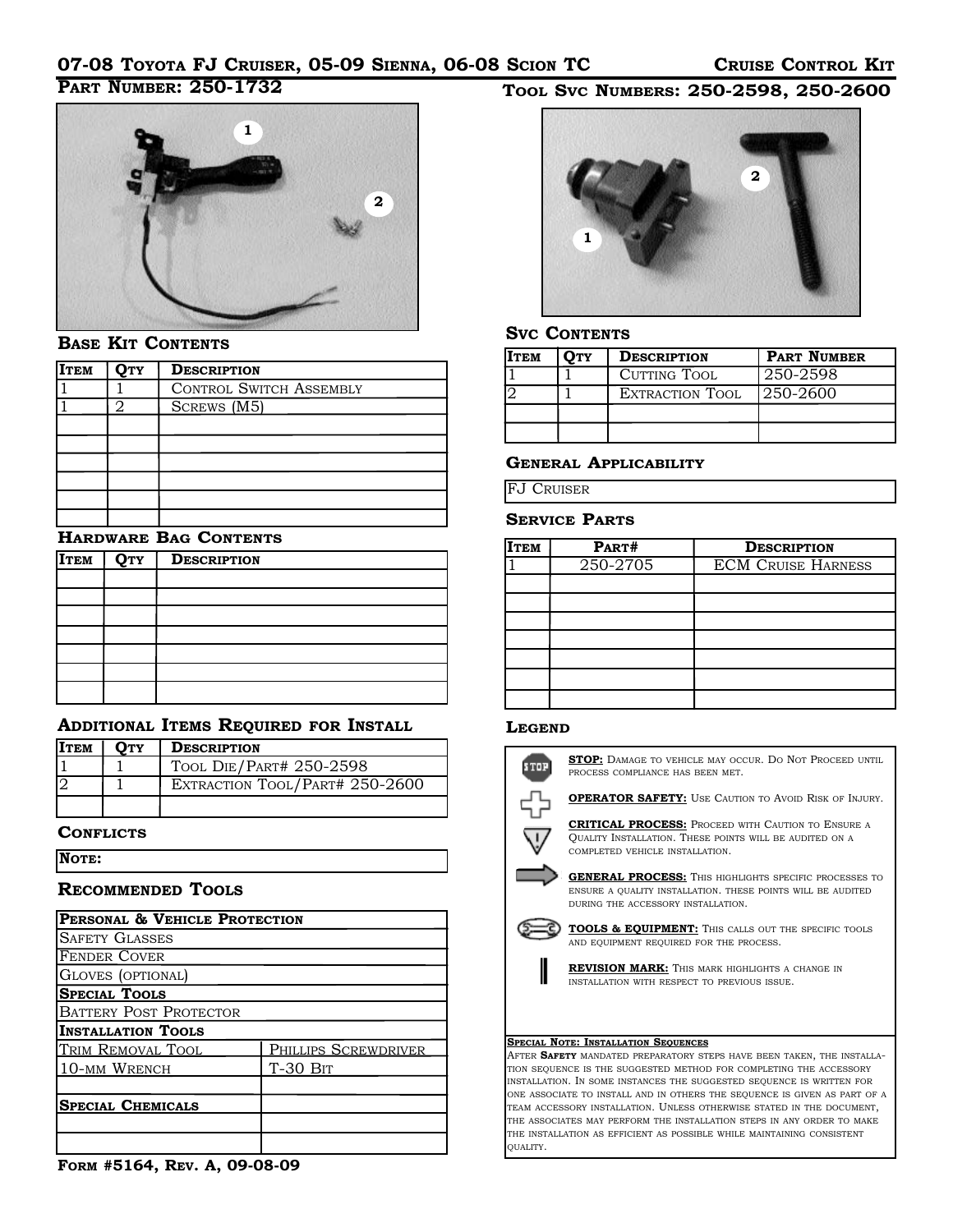# **INSTALLATION**

## **CONTROL SWITCH**

*LOCATION: RIGHT SIDE STEERING WHEEL COVER HARDWARE: REQUIRES CUTTING TOOLS 250-2598, 250-2600*



*CAUTION: ENSURE THAT BATTERY HAS BEEN DIS-CONNECTED FOR MORE THAN 90 SECONDS PRIOR TO REMOVAL OF AIRBAG; FAILURE TO HEAD THIS WARN-ING MAY RESULT IN AIRBAG DISCHARGE AND MAY CAUSE SERIOUS INJURY OR DEATH.*



**1.** REMOVE AIRBAG BY RELEASING SIDE PANELS FROM STEER-ING WHEEL AND EXTRACTING THE TWO 30 TORX SCREWS AS ILLUSTRATED IN *FIGURE 2.*





*CAUTION: BE SURE TO STORE AIRBAG FACE UP AS ILLUSTRATED IN FIGURE 3 TO REDUCE INJURY IN EVENT OF ACCIDENTAL DISCHARGE OF AIRBAG.*







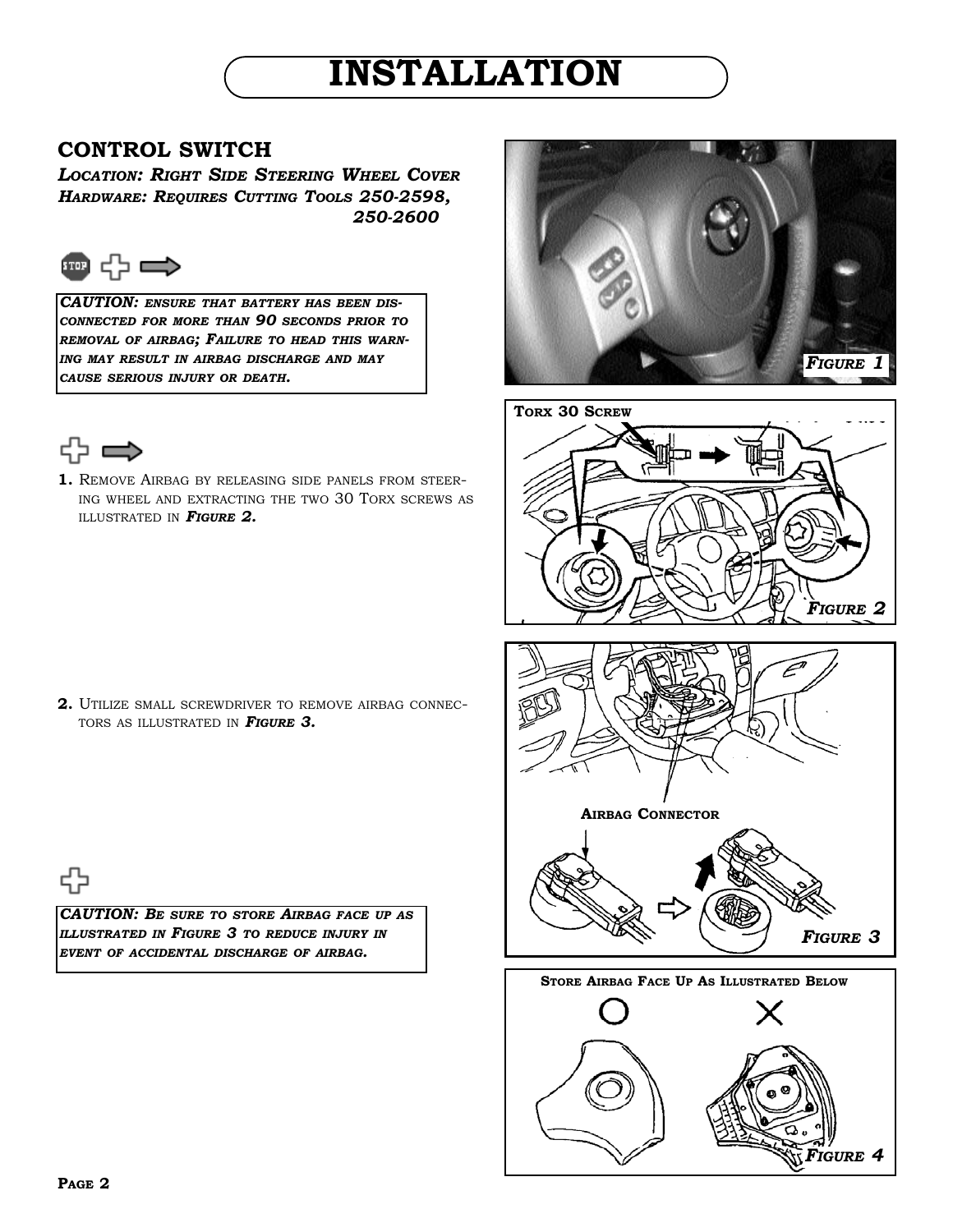# **INSTALLATION**

## **CONTROL SWITCH CONTINUED**



**3.** USING THE **SWITCH HOLE CUTTING TEMPLATE** ON PAGE 5, PLACE THE TEMPLATE ON THE INSIDE OF THE TRIM PIECE AS SHOWN AND DRILL TWO *(2)* **5MM (13/64")** HOLES AND ONE *(1)* **8MM (11/32")** HOLE**.** *FIGURE 5*











**4.** USING THE **SWITCH HOLE CUTTING TOOL, 250-2598,**  INSERT THE CUTTING TOOL INTO THE DRILL HOLES OF TRIM PIECE AND WITH 13MM SOCKET, TIGHTEN THE SCREW UNTIL PLASTIC HOLE IS CUT OUT. *FIGURES 6 & 7.*



**5.** SOMETIMES THE CUTTING DIE MAY GET LODGED IN THE STEERING SHROUD MATERIAL; IN THIS CASE, UTILIZE THE CUTTING EXTRACTION TOOL, **250-2600,** TO REMOVE DIE.

THREAD T-BOLT INTO DIE AS SHOWN IN *FIGURE 8* AND PULL TO REMOVE DIE FROM STEERING SHROUD.

**PAGE 3**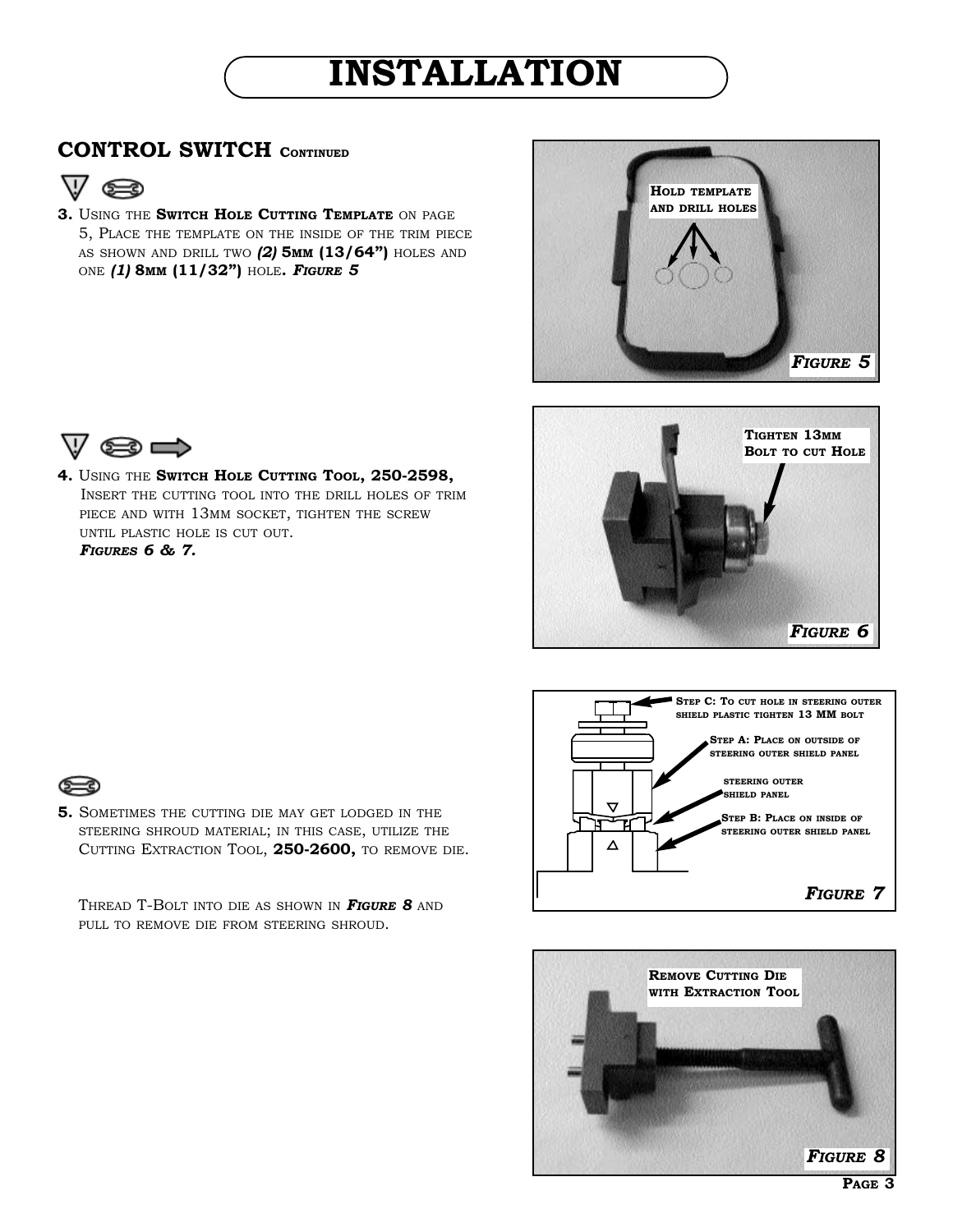# **INSTALLATION**

## **CONTROL SWITCH CONTINUED**

- $\Rightarrow$
- **6.** MOUNT CRUISE CONTROL SWITCH WITH TWO *(2)* PHILLIPS SCREWS PROVIDED. LOCATE STEERING WHEEL CONNECTOR AS SHOWN IN **FIGURE 10.** UNPLUG CONNECTOR AND PULL UP LOCKING TAB SHOWN IN **FIGURE 11**. INSERT **RED WIRE** FROM SWITCH TO **PIN 5**. INSERT **BLACK WIRE** FROM SWITCH TO **PIN 4**. REASSEMBLE LOCKING TAB ON CONNEC-TOR TO SECURE PINS. RETURN CONNECTOR TO STEERING WHEEL.



**7.** REINSTALL AIRBAG.

**8.** REINSTALL TWO **(2)** STEERING WHEEL SHROUD TRIM PIECES.

# **REASSEMBLY**

**1.** RECONNECT NEGATIVE BATTERY CABLE AND TORQUE TO **3 FT\*LBS**.







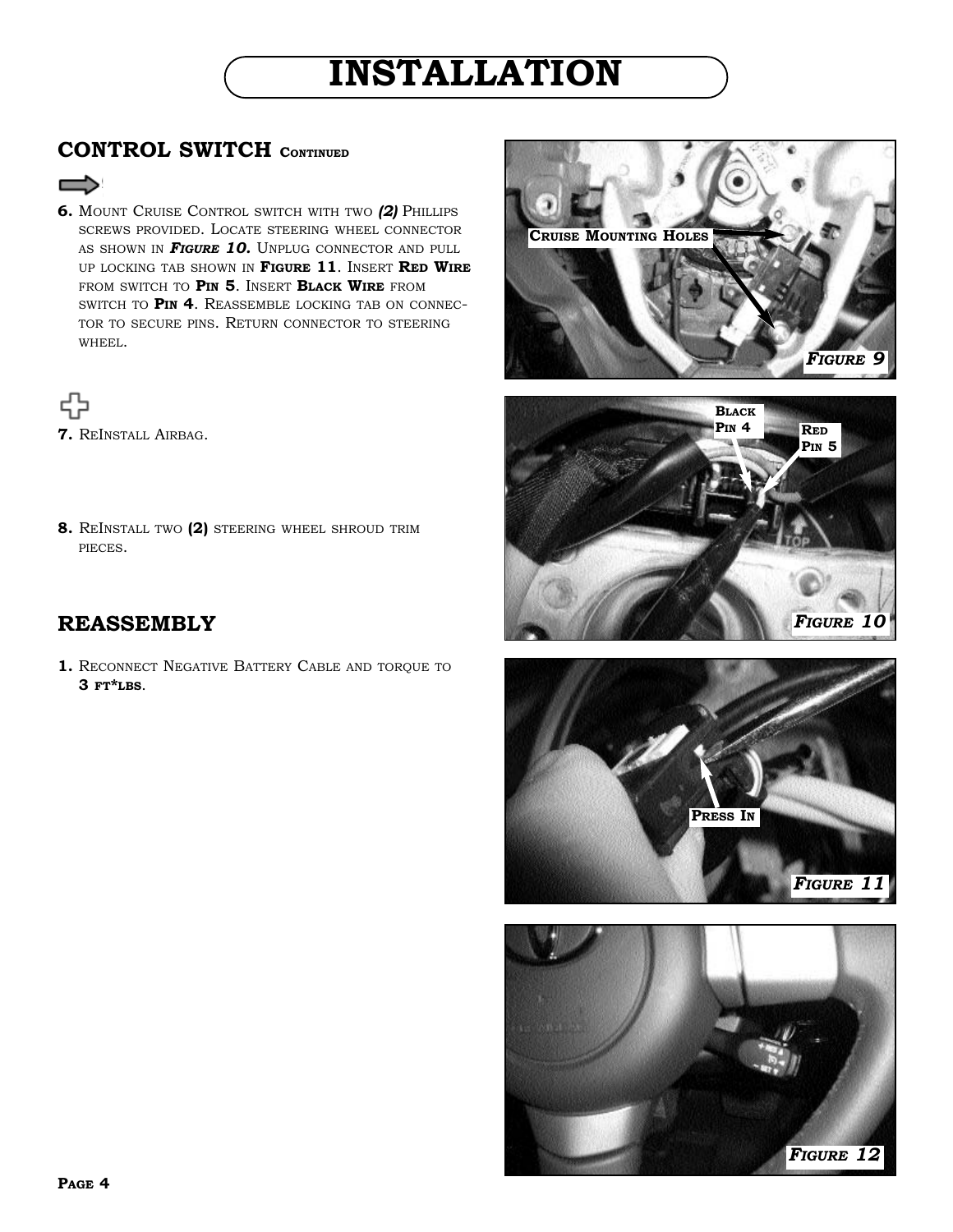# **TROUBLESHOOTING**

### *REQUIRES SERVICE HARNESS: 250-2705*

**NOTE: SOME FJ CRUISER VEHICLES MAY NOT BE PREWIRED FOR CRUISE.** 

- **1.** REMOVE STEERING SHROUD. LOCATE BLACK CLOCKSPRING CONNECTOR ON BACKSIDE OF STEERING WHEEL AS SHOWN IN **FIGURE 13.**
- **2.** IF **PIN 5 BLUE/BLACK** WIRE IS VACANT, INSERT PIN FROM SERVICE PART HARNESS **250-2705** AND ROUTE TO ECM BEHIND GLOVE BOX. INSERT OTHER PIN ON HARNESS TO SECOND FROM BOT-TOM CONNECTOR **E46 PIN 2** AS SHOWN IN **FIGURE 14**



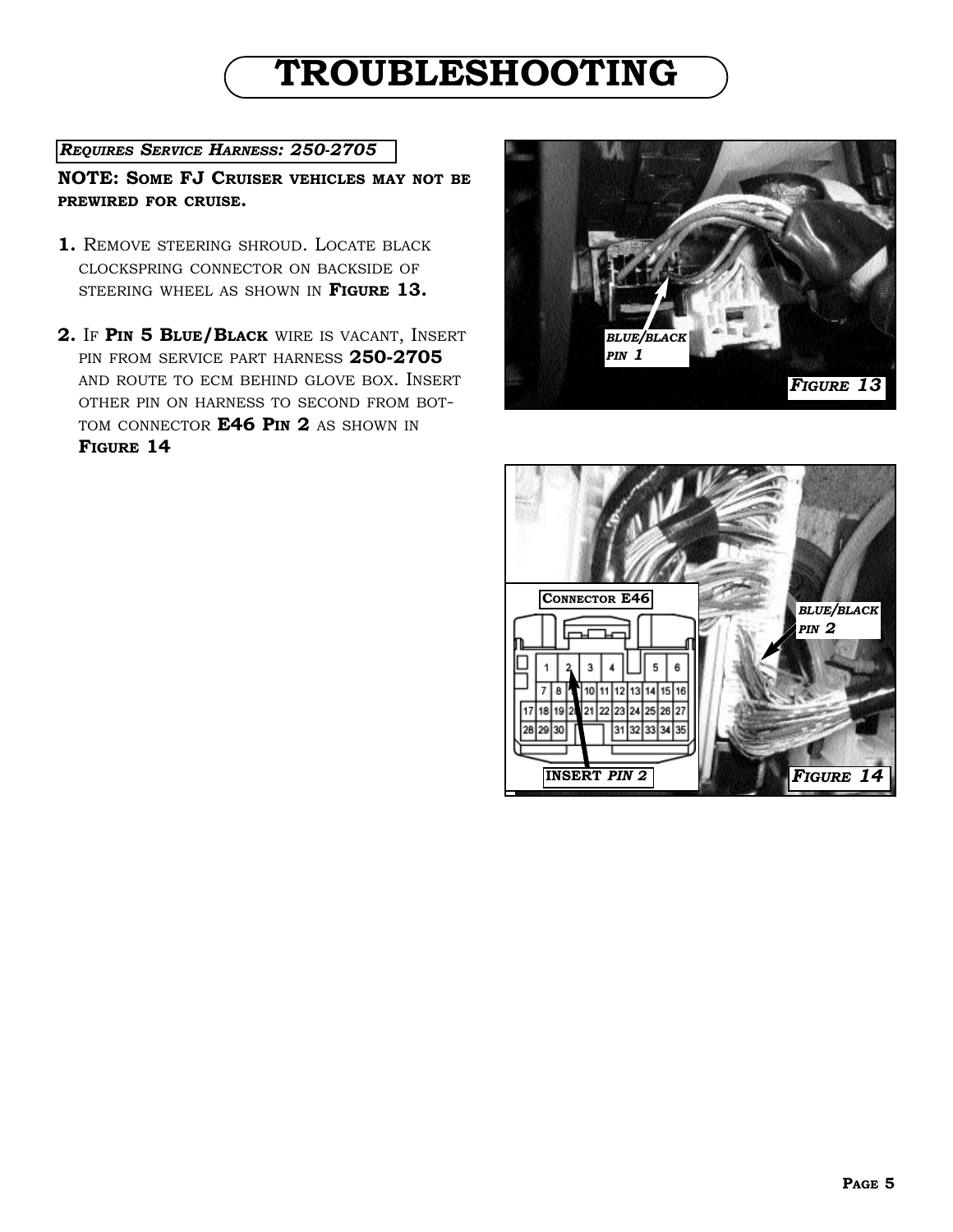# **NOTES**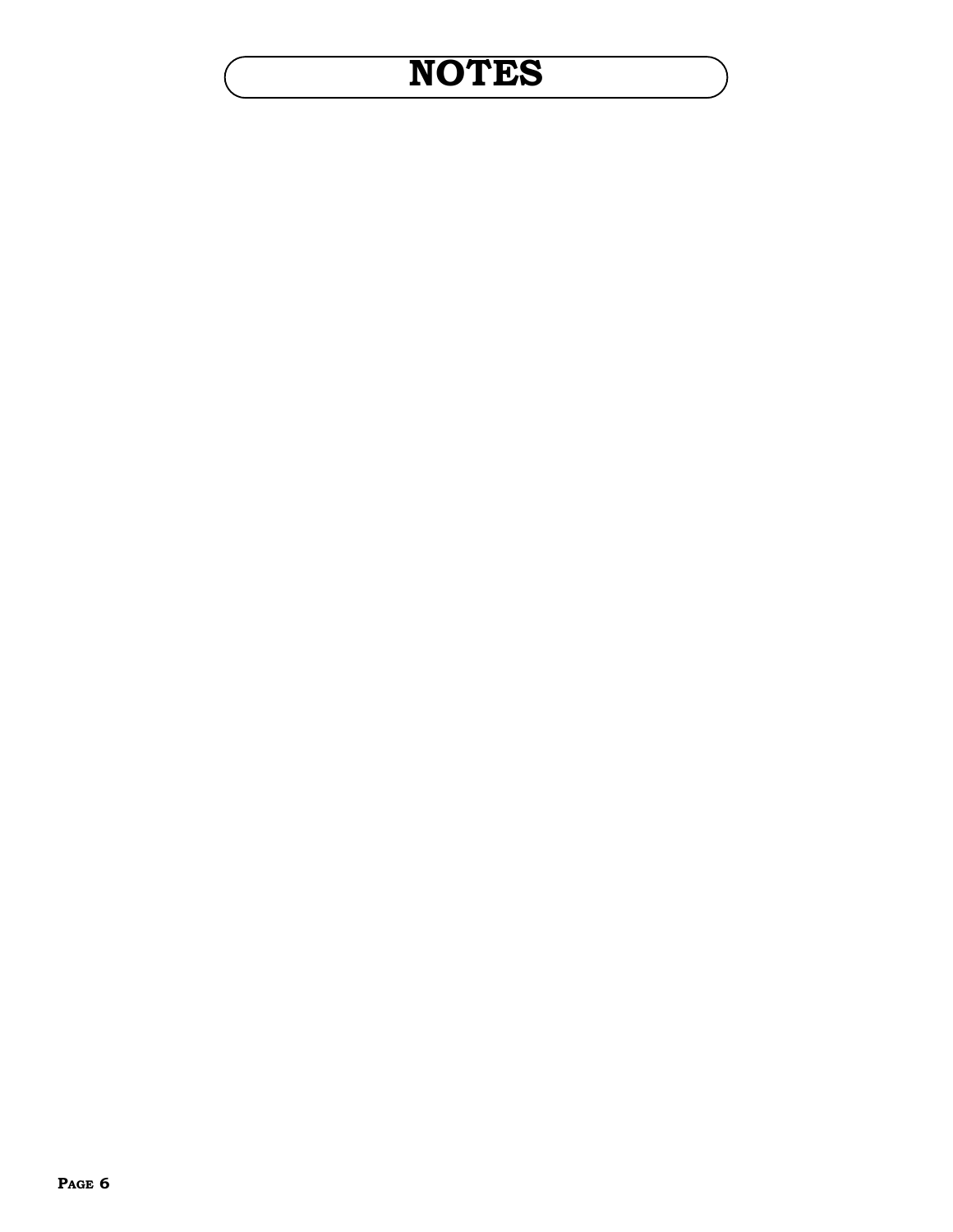# **TEMPLATE**